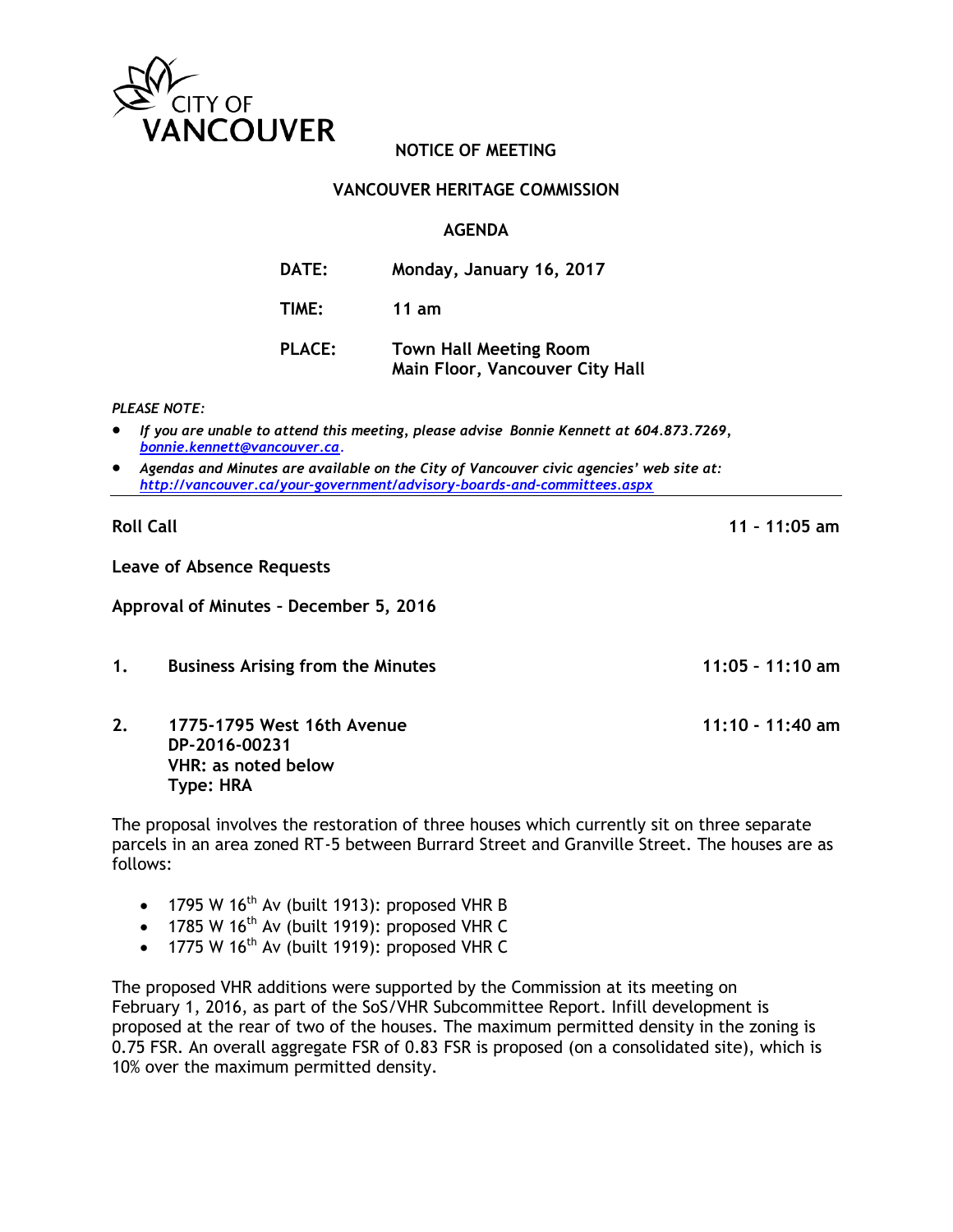|                            | Lot | Proposed (sq. ft.) | FSR (sq. ft.)   |
|----------------------------|-----|--------------------|-----------------|
|                            |     |                    | on each         |
|                            |     |                    | original parcel |
| 1795 W 16th Av             | 20  | 4,568              | 0.73            |
| 1785 W 16 <sup>th</sup> Av | 19  | 4,403              | 0.70            |
| Infill                     | 19  | 987                | 0.16            |
| 1775 W 16 <sup>th</sup> Av | 18  | 4,494              | 0.72            |
| Infill                     | 18  | 1,113              | 0.18            |
| <b>TOTAL</b>               |     | 15,565             |                 |
| Aggregate FSR              |     |                    | 0.83            |

### Site Area: 18,756 sq. ft. (approximately 6,250 sq. ft. each parcel)

**Issues:**

- The house at 1795 West  $16<sup>th</sup>$  Avenue, which has a stone base around the porch, is proposed to be raised;
- The house at 1775 West  $16<sup>th</sup>$  Avenue is proposed to be raised three feet; and
- Additions and changes to the houses, in particular 1775 West 16<sup>th</sup> Avenue.

**Applicant:** Andrew Cook, Formwerks Architectural Inc.

**Staff:** James Boldt, Heritage Planner

**Attachments:** Drawings and SOSs

**3. 604 East 23rd Avenue 11:40 am -12:10 pm VHR 'B' DP 419627 HRA**

The Mitchell Residence was constructed in 1911 at the height of the Edwardian building boom which lasted from 1910-1913. Although Fraser Street is the oldest north-south street to cover what is now Vancouver, development along Fraser Street only began to intensify once the streetcar route was established and associated businesses began to be built along it. Today, it is the only surviving Edwardian-era house on the south side of the 600 Block of East  $23^{\text{rd}}$ Avenue.

The house has a number of details and features not found in other surrounding Edwardian and Victorian houses in the neighbourhood south of Mount Pleasant, including surviving stained glass windows. Originally built for the Mitchell family, who resided in the house until 1921, by 1957 the house had been divided into three suites, which is what currently exists. The site is listed on the Vancouver Heritage Register in the 'B' category. The SoS/VHR Subcommittee Report was presented to the Commission at its meeting on December 7, 2015.

The existing zoning is RS-1. The site is approximately 49.5 feet wide (the prevailing pattern is 25 foot wide parcels). The proposal is to convert the house to contain two dwelling units and to construct and Infill One-Family Dwelling at the rear of the site in a contemporary vocabulary. Strata titling of the site is also proposed. The site could be subdivided into two approximately 25 foot wide parcels under the provisions of the Subdivision By-law. A zoning summary is provided below: